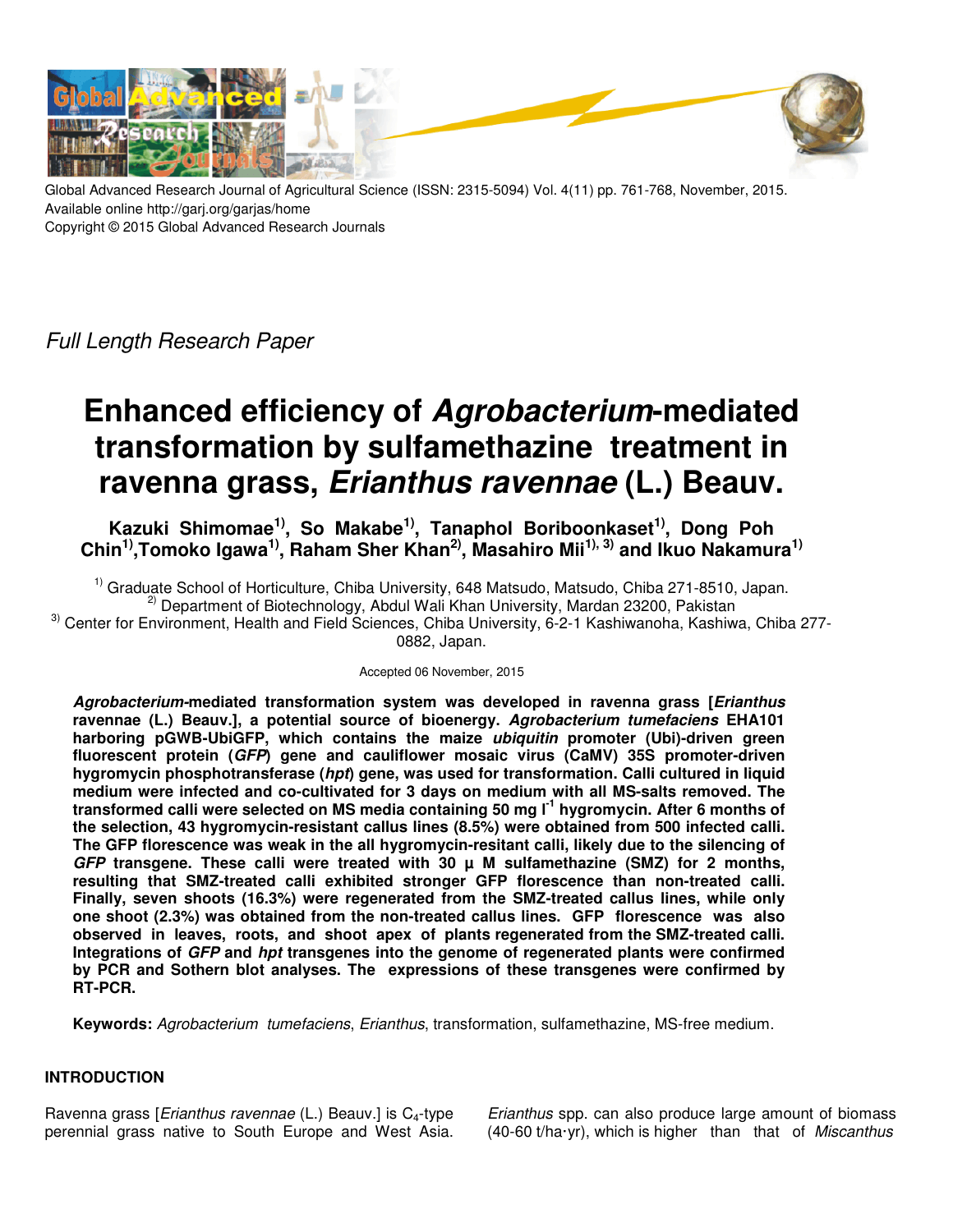spp. (12–40 t/ha·yr) and switchgrass (7–35 t/ha·yr) (Hattori et al. 2010). It is considered as biomass plant for production of cellulosic ethanol, because Erianthus species also have beneficial traits such as tolerance against abiotic and biotic stresses, and high-growth under low input conditions of water and nitrogen (Deren et al. 1991; Samson et al. 2005; Thetford et al. 2009).

In economical aspect, cellulosic bioethanol production by current technologies is very expensive. For instance, enzyme costs of cellulosic and maize grain bioethanol production are \$79.3 and \$2.6 - 5.3 per 1000L, respectively (Sainz 2009). Therefore, to solve these problems, it is meaningful to establish Agrobacterium-mediated transformation system in *Erianthus* spp. to confer useful traits, such as autolysis of their cellulose fibers to small sugars after the maturation, faster vegetative growth and increased biomass etc. Agrobacterium-mediated transformation has been most widely used for genetic engineering of various plants. However, drawbacks such as low efficiency of the transformation and DNA silencing of the transgene were frequently observed in genetic transformation of commercial and industrial plants (Matzke et al. 2002, Baulcombe 2004).

It has been reported that the transformation efficiency was improved by additions of acetosyringone (3', 5'- Dimethoxy-4'-hydroxyacetophenone) (Hiei et al. 1997) and 3-amino glutarimide (Sandal et al. 2011) into the cocultivation media, and use of MES (2-morpholinoethanesulfonic acid) to stabilize pH (Ogaki et al. 2008). Azadi et al. (2010) found that removal of most MS salts from the cocultivation medium improved transformation efficiency of Lilium  $\times$  formolongi. Therefore, we test the influence of the MS salts-free (MS-free) infection and co-cultivation media on the transformation efficiency. In addition, when we introduced cauliflower mosaic virus 35S promoter (CaMV 35SP) driven green fluorescent protein (GFP) gene to confirm transgene expression (Chiu et al. 1996), GFP fluorescence was found very weak in all transformed calii. Thus, we tested the effect of sulfamethazine (SMZ), because it has been reported that SMZ recovered the expression of the silenced GFP transgene in Arabidopsis (Zhang et al. 2012). Several papers have been reported on Agrobacterium-mediated transformation of grasses, such as Miscanthus sinensis (Hwang 2013), switchgrass (Li and Qu 2011), tall fescue (Wang and Ge 2005), creeping bentgrass (Yu et al. 2000). In Erianthus ravennae, transformation of calli have been reported (Someya et al. 2013), however, there has been no report on the production of transgenic plants.

In the present study, we found that SMZ treatment increased GFP expression in the transgenic calli, suggesting the suppression of transgene silencing was

effective for E. ravennae transformation. Here, we report first successful production of transgenic E. ravennae plants through Agrobacterium-mediated transformation, which will contribute to breed to high biomass yielding cultivars of ravenna grass through the improvement of resistance against biotic and abiotic stresses.

# **MATERIALS AND METHODS**

# **Plant materials and culture condition**

Calli (ca. 3 g) derived mature seeds of ravenna grass maintained for 8 months on the agar-solidified medium (Shimomae et al. 2013) were transferred to the liquid MS medium (Murashige and Skoog 1962) supplemented with 2 mg  $I^1$  2,4-D, 0.2 mg  $I^1$  BAP and 30 g  $I^1$  maltose, at 25 ± 1°C. For regeneration, calli were transferred onto the shoot regeneration medium comprised of MS medium containing 30 g  $I^1$  sucrose, 1 mg  $I^1$  BAP, 0.1 mg  $I^1$  NAA, and 8 g  $I^1$ agar (Wako Pure Chemical, Tokyo, Japan), as reported by Shimomae et al. (2013). The cultures were incubated at 25 ± 1°C under a 16 h light - 8h dark photoperiod at 35 µmol  $m<sup>2</sup>$  s<sup>1</sup>. After 5 weeks of culture, shoot regeneration frequency was evaluated as the percentage of the number of calli with regenerated shoots to total number of calli tested.

# **Construction of binary vector**

A promoter sequence (1.8 kb) of the maize ubiquitin (Ubi) gene (Christensen et al. 1992) was linked to GFP gene within pGWB4 vector by using LR clonase reaction (Nakagawa et al. 2007) (Figure. 1). The obtained plasmid pGWB-UbiGFP, which also contains kanamycin (nptII: Datla et al. 1991) and hygromycin resistance (hpt: Van den Elzen et al. 1985) cassettes, was transferred into Agrobacterium tumefaciens strain EHA101 (Hood et al. 1986) by freeze-thaw method (Wise et al. 2006).

## **Infection and co-cultivation of calli with Agrobacterium**

The liquid-cultured calli at 10 days from subculture were used for Agrobacterium-mediated transformation. The Agrobacterium cultured in LB liquid medium ( $OD<sub>600</sub>=1.0$ ) was diluted to 1:10 with MS or MS-free infection medium, which are comprised of 30 g  $I^1$  maltose, 2 mg  $I^1$  2,4-D, 0.2 mgl<sup>-1</sup> BAP, 100  $\mu$ M acetosyringone (3,5-dimethoxy-4hydroxy- acetophenone; Sigma-Aldrich, St Louis, MO, USA) and 10 mM MES (2-morpholinoethane-sulfonic acid) with and without adding MS salts, respectively. The calli (ca. 30 g) were steeped in MS or MS-free infection medium containing the Agrobacterium for 15 min. Each infected calli were co-cultivated for 3 days on the MS or MS-free cocultivation medium solidified with 8 g  $I^1$  agar at 25 ± 1°C in the dark.

<sup>\*</sup>Corresponding Author's E-mail: inakamur@faculty.chiba-u.ac.jp; Tel & Fax: +81-47-308-8852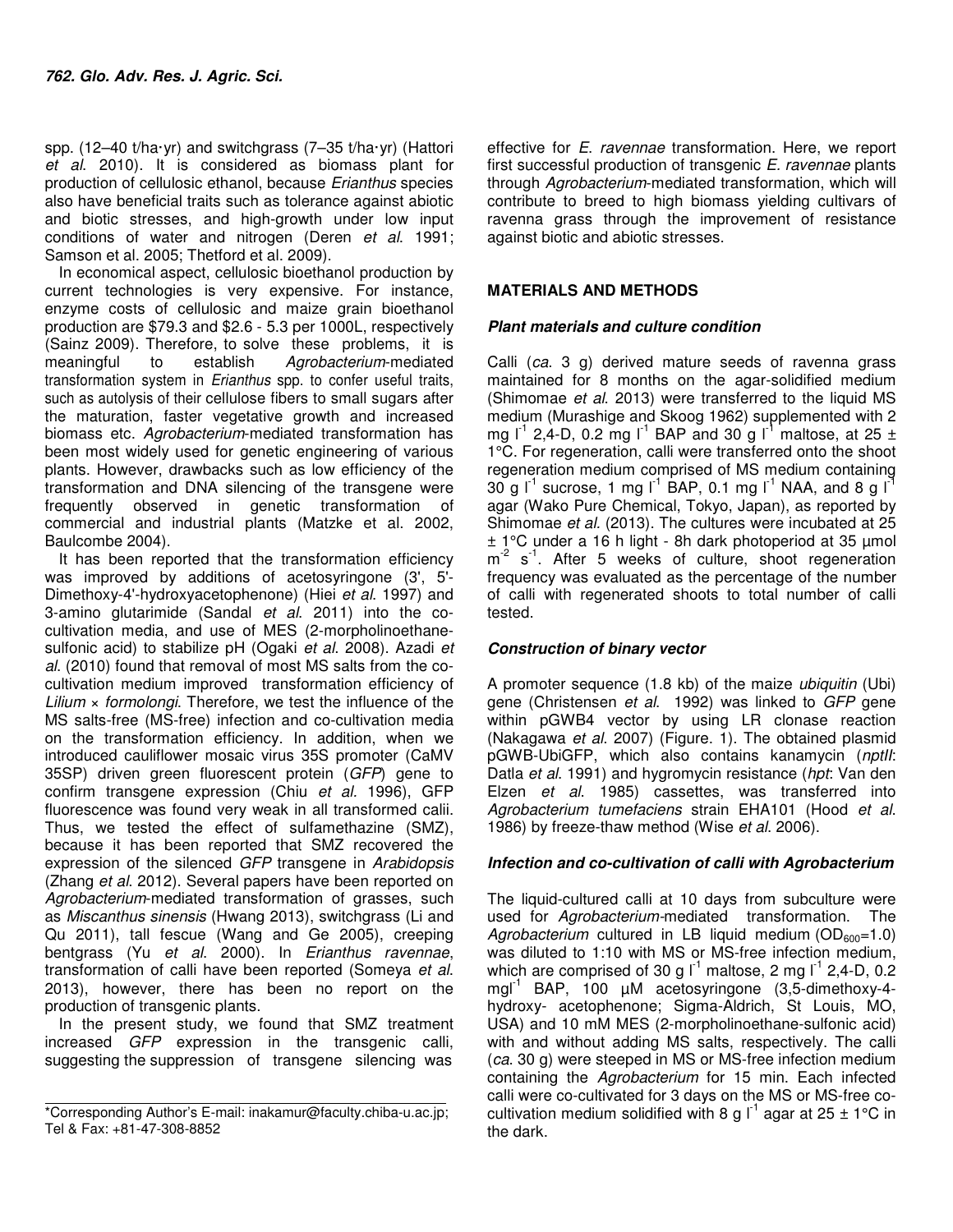## **Plant regeneration from transgenic calli**

After 3 days of co-cultivation, the calli were washed with liquid MS medium containing  $30 \text{ g}$   $\text{r}^1$  maltose and 20 mg  $I^1$  meropenem (Meropen; Sumitomo Pharmaceuticals, Osaka, Japan) as bactericide to remove Agrobacterium (Ogawa and Mii 2007). Then, the calli were then transferred onto selection medium comprised of MS medium containing 30 g  $I^1$  maltose, 1 mg  $I^1$  2,4-D, 0.1 mg  $I^1$  BAP, 20 mg  $I^1$  meropenem, 50 mg  $I^1$  hygromycin, and 8 g  $I^1$  agar. After 6 months of the selection, hygromycinresistant calli were transferred to the shoot regeneration medium supplemented with 20 mg  $I^1$ meropenem and 50 mg  $I^1$  hygromycin. After 2 months, the regenerated shoots were transferred to rooting medium comprised of half-strength MS medium containing 30 g  $I^1$ sucrose, 20 mg  $I^1$  meropenem, 50 mg  $I^1$  hygromycin, and 8 g  $I^1$  agar).

# **Effect of SMZ treatment on the expression of GFP gene**

After 6 months from Agrobacterium-infection, the 43 hygromycin-resistant callus lines were selected and transferred to the selection medium supplemented with or without 30 µM SMZ (4,6-Dimethysulfadizine; Tokyo Chemical Industry, Tokyo, Japan).

After 2 months of the treatment, GFP-expressing callus lines were transferred to the shoot regeneration medium.

The GFP fluorescence was captured with an Olympus SZX9 StereoZoom Microscope (Olympus, Tokyo, Japan) equipped with a GFP detection filter set (excitation filter; 460-490 nm, dichromatic mirror; 505 nm, emission filter; 510 nm) by using an Olympus DP-72 digital camera and accompanying software (celluSens; Olympus). After 2 months of SMZ treatment, GFP fluorescence of the treated and non-treated callus lines was captured at the same exposure time under the fixed sensitivity.

## **DNA isolation and molecular analyses**

Total genomic DNA was extracted from leaves (0.5 g) of transgenic plants using the CTAB methods (Murray and Thompson 1980). GFP and hpt transgenes were amplified using gfp primers (5'-<br>CGGTACCATGGTGAGCAAGGGCGAGGA-3' and 5'-CGGTACCATGGTGAGCAAGGGCGAGGA-3' and CGGTACCACTTGTACAGCTCGTCCATG-3') and hpt primers (5'-AGTCAATG ACCGCTGTTATGCG-3' and 5'- ACAGCGTCTCCGACCTGATGCA-3') (Hamill et al. 1991), respectively. PCR was performed as follow: 30 cycles of 94°C for 1 min, 62°C (gfp) or 59°C (hpt) for 1 min, and 72°C for 1.5 min. Amplified products were separated on a 1.0 % agarose gel and visualized by ethidium bromide staining. For Southern blot analysis, 10 µg of genomic DNA digested with HindIII, which cuts a single site within the T-DNA, was separated on a 0.8 % agarose gel and

transferred to a nylon membrane (Immobilon-Ny + Transfer Membrane; Millipore Co, Billerica, MA, USA). The probe (720 bp) generated using a pair of *gfp* primers by a PCR DIG Probe Synthesis kit (Roche Diagnostics, Mannheim, Germany) was hybridized with the membrane. The hybridized membrane was finally exposed to a detection film (Lumi-Film Chemiluminescent Detection film; Roche Diagnostics) for 1 hour.

For RT-PCR, total RNA was extracted from leaves of transformed E. ravennae plants using PurLink<sup>TM</sup> Plant RNA Reagent (Invitrogen, California, USA). DNAs were removed with RNase-free DNase (TaKaRa, Tokyo, Japan) at 37°C for 30 min.

DNase-treated RNAs samples were reverse-transcribed using a SuperScriptIII Reverse Trascriptase kit (Life technologies, CA, USA) and the resultant cDNA was used as template to amplify expressed GFP and hpt. Actin mRNA of E. ravennae was also amplified using primers 'for rice actin gene, 5 -TCCATCTTGGCATCTCTCAG-3′and 5′ - CATGGGAGTAGTCCGTAGAC-3′.

# **Data analysis**

Analysis of variance (ANOVA) was performed using the SPSS statistical package (SPSS Statistics 17.0; IBM, NY, USA). Student's t-test was performed to identify significant differences (P<0.05).

# **RESULTS AND DISCUSSION**

## **Establishment of liquid callus culture in E. ravennae**

Efficient propagation system of calli, which have high shoot regeneration ability, is prerequisite for the successful Agrobacterium-mediated transformation. Growth rate of calli cultured in liquid medium was 5-fold for 2 months while the weight of calli cultured on agar-solidified medium increased only twice. Thus, growth rate of calli in the liquid medium was 2.5-fold higher than that on the agar medium. Although shoot regeneration efficiencies from the calli cultured in liquid (88.5  $\pm$  0.3%) and on agar-solidified medium (89.6  $\pm$  0.2%) were almost same (Table 1), liquid culture system was effective in plant regeneration of E. ravennae.

## **Effect of MS salts on the transformation efficiency**

The calli of E. ravennae were infected and co-cultivated for 3 days with A. tumefaciens EHA101 harboring pGWB-UbiGFP plasmid (Figure. 1). Six months after transferring of the calli to the selection medium containing 50 mgl<sup>-1</sup> hygromycin, overall 43 lines of hygromycin-resistant calli were obtained from 500 infected-calli  $(8.5 \pm 0.9 \%$  from 3 independent experiments) using the MS-free infection and co-cultivation media. On the other hand, application of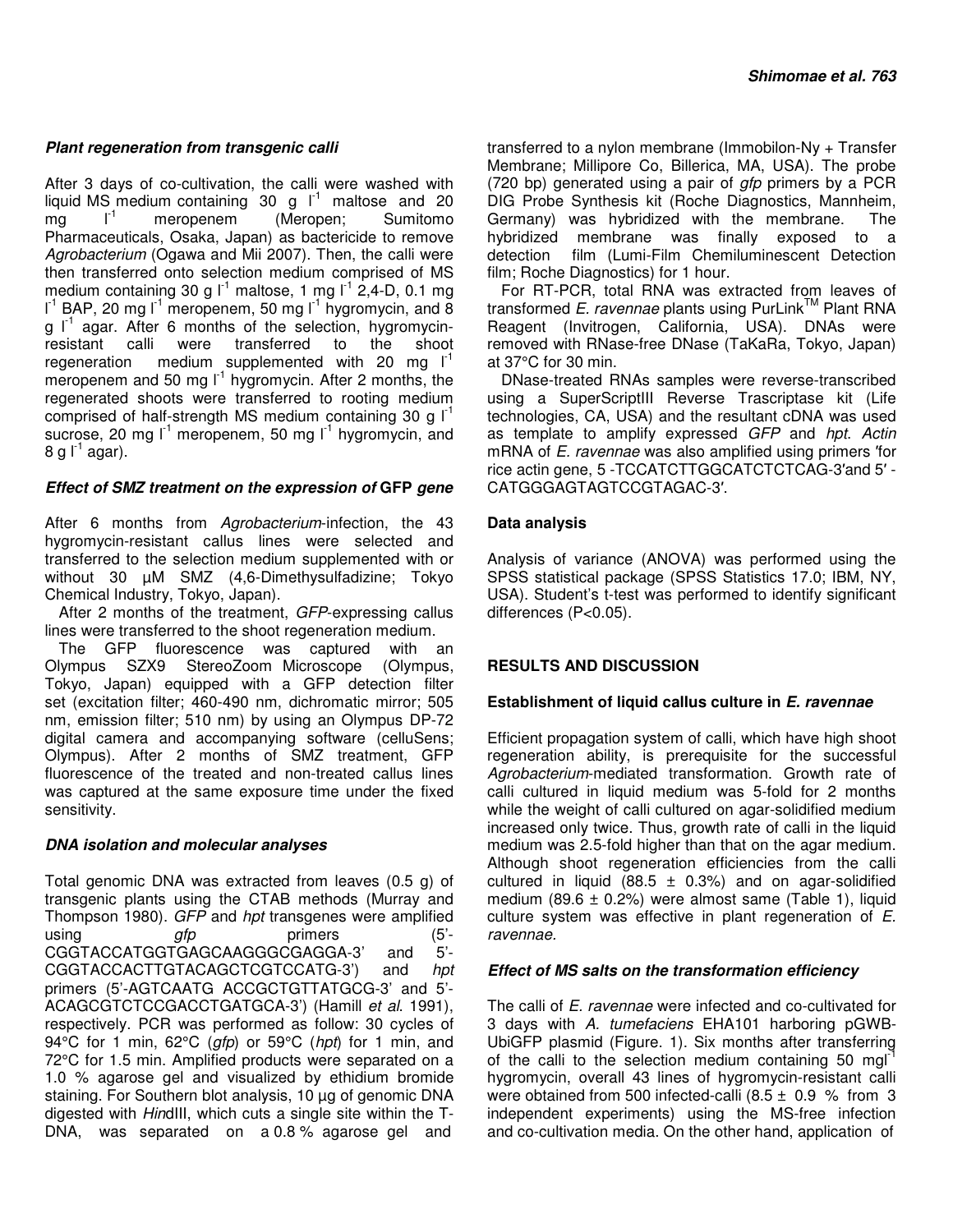

**Figure 1** Structure of T-DNA region of pGWB-UbiGFP used inE. ravennae transformation. RB and LB: right and left border of the T-DNA region, respectively.

CaMV35SP: Cauliflower mosaic virus 35S promoter, UbiP: ubiquitin promoter, nosP: promoter of the nopaline synthase gene (Depicker et al. 1882), nosT: terminater of the nopaline synthase gene, GFP: green fluorescent protein gene, hpt: hygromycin phosphotransferase gene, nptll: neomycin phosphotransferase II gene. Double arrows: PCR-amplified region used to confirm the existence and expression of the transgene in transgenic plants.

**Table 1:** Effect of medium type on callus growth and shoot regeneration of *E. ravenane* 

| Medium type     | Callus growth rate<br>$(fold)$ <sup>a</sup> | Shoot regeneration<br>efficiency (%) <sup>b</sup> |
|-----------------|---------------------------------------------|---------------------------------------------------|
| Liguid          | 5.0                                         | $87.5 \pm 0.3$                                    |
| Agar-solidified | 2.0                                         | $89.6 \pm 0.2$                                    |

<sup>a</sup> Callus growth rate was calculated as (final callus fresh weight/initial callus fresh

weight after 2 weeks of culture). Data were expressed as the average of 3 repeated subcultures.

 $<sup>b</sup>$  Each value represents a mean  $\pm$  SE of three independent experiments. The data are not significantly</sup> different at the 5 % level according to student's t-test.



**Figure 2** Effect of the type of medium used for infection and co-cultivation on transformation frequency. The percentage of hygromycinresistant calli per total infected 500 calli of three independent experiments was calculated after 6 months of the selection. Each value with vertical bar represents a mean ± SE of three independent experiments. Asterisk indicates that the data are significantly different at 5 % level according to the student's t-test.

MS media for the infection and co-cultivation resulted in significantly decreased frequency of hygromycin-resistant calli production (5 lines,  $1.0 \pm 0.3$  %) (Figure. 2). These results were similar to the finding reported by Azadi et al. (2010). It was suggested that most of the major mineral salts in MS medium reduced the efficiency of Agrobacterium-mediated transformation in lily (Azadi et al. 2010), although the mechanism has still unknown.

#### **Effect of SMZ on the GFP expression**

In genetic transformation studies, DNA silencing of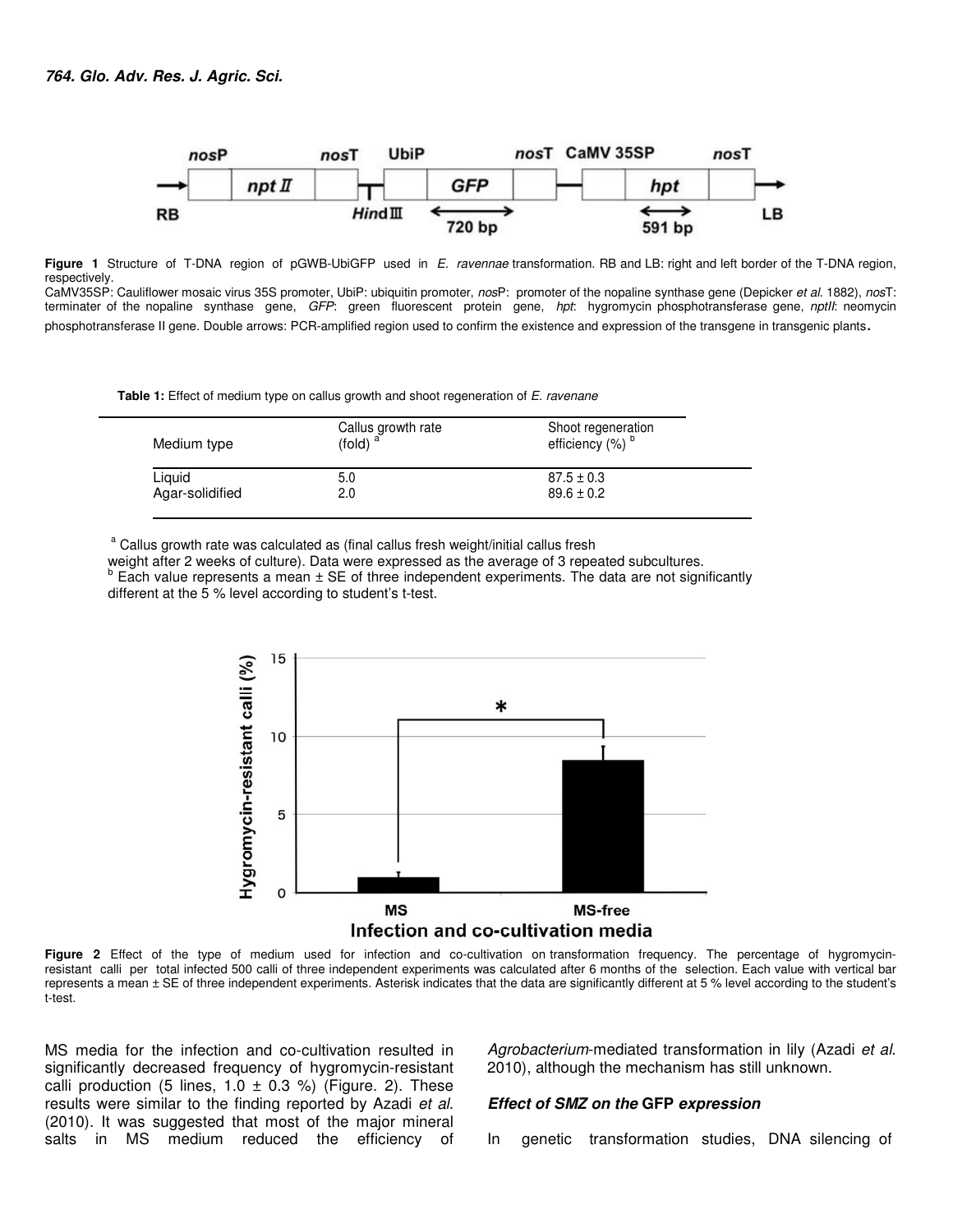

**Figure 3** Effect of SMZ treatment on GFP expression in the transgenic calli. The hygromycin-resistant calli were cultured on the selection medium supplemented with 30 µM SMZ, and images were captured after 2 months of treatment. (a) non-trasnsformed calli, (b) hygromycin-resistant calli without SMZ treatment, (c) hygromycin-resistant calli treated with 30  $\mu$ M SMZ. Bars = 2 mm.



Figure 4 Production of transgenic plants of E. ravennae. Regenerated shoot from hygromycin-resistant calli (a) showed GFP expression (b) after 1 month of shoot induction. (c) Hygromycin-resistant transgenic plantlet derived from SMZ-treated calli. GFP expression was detected in leaves (d), roots (e) and shoot apex (f) of transgenic plants.

transgene is one of general problems (Mishiba et al. 2005; Domínguez et al. 2002; Elmayan and Vaucheret 1996).

All 43 lines of hygromycin-resistant calli obtained in this study showed weak GFP expressions after 6 months of culture on the selection medium (Figure. 3b) because GFP transgene was probably silenced by post-transcriptinal mechanism (Baulcombe 2004).

Since SMZ was reported as a suppressive reagent of DNA silencing (Patra and Bettuzzi 2009; Monneret 2005, Zhang et al. 2012), the hygromycin-resistant calli were treated with SMZ to test the recovery of GFP expression.

After 2 months of culture on the selection medium supplemented with 30 µM SMZ, all 43 callus lines grew and increased the GFP fluorescence (Figure. 3c). With higher concentration (50-100 µM) of SMZ, calli were turned brown and retarded the growth (Data not shown). As

Zhang et al. (2012) reported that SMZ had cytotoxic effects such as growth retardation in Arabidopsis, 30 µM of SMZ treatment was suitable to increase the expression of GFP transgene in hygromycin-resistant calli of ravenna grass.

#### **Regeneration of transgenic plants from GFPexpressing calli**

A month after transferring to the regeneration medium, the SMZ-treated calli showed higher shoot regeneration efficiency (7 lines, 16.3%) compared to the non-treated calli (1 line, 2.3%). The regenerated shoots showed strong GFP fluorescence (Figure. 4) and produced roots after 2 months of culture in the rooting medium (Figure. 4c). These results indicated that SMZ treatment was effective to increase the expression of silenced GFP gene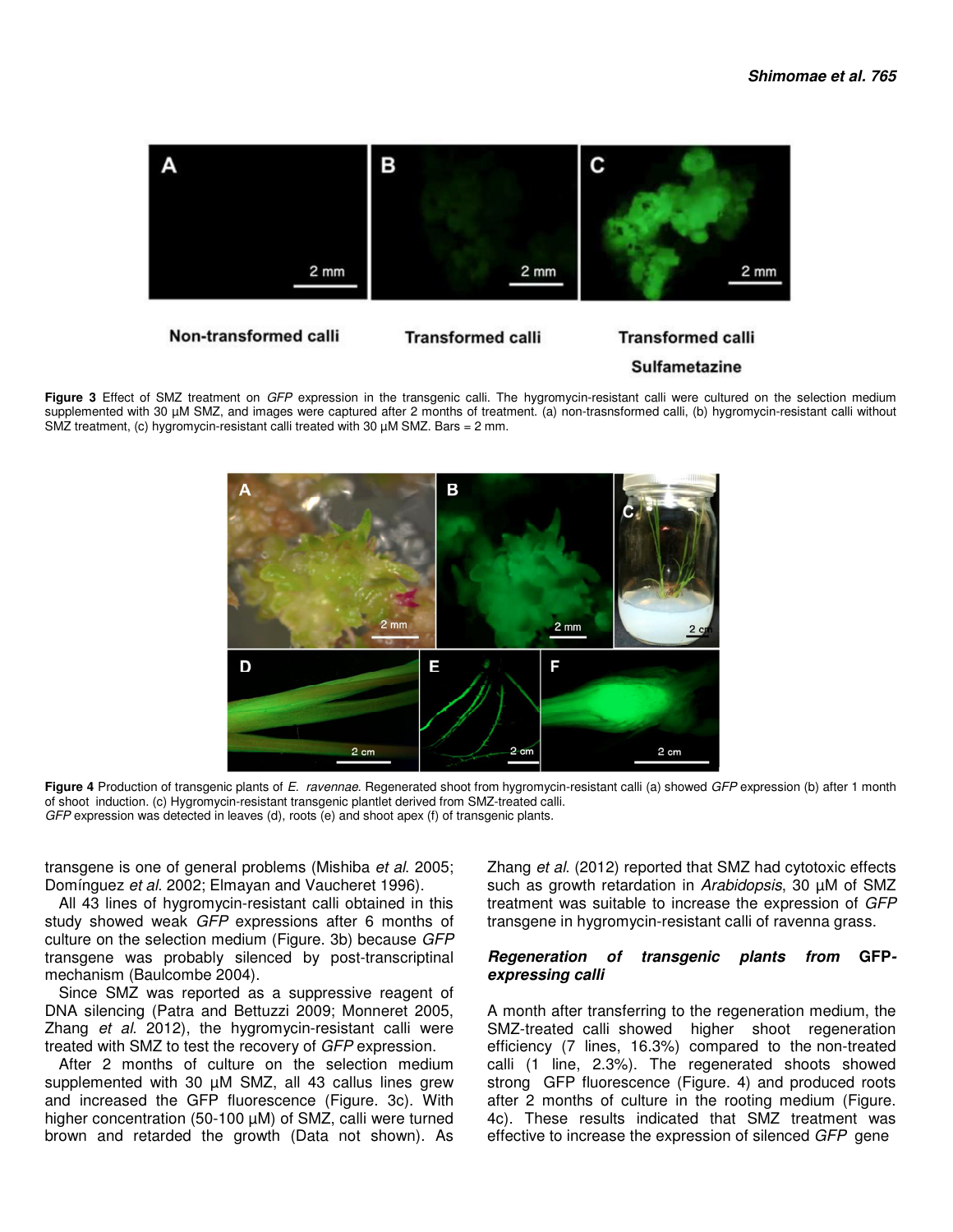

**Figure 5** Genomic PCR analysis for GFP (a) and hpt (b) genes with transgenic plants. Lane M: molecular size marker (λ/HindIII, φ x 174/HaeIII), Lane P: positive control (pGWB-UbiGFP), Lane C: negative control (non-transformed control plant), Lanes 1-7: transformed plants regenerated from SMZ-treated calli (#1-7) and Lane 8: non-treated calli (#8).

as well as hpt gene because the shoot regeneration frequency was also improved. GFP expression was detected in leaves (Figure. 4d), roots (Figure. 4e) and shoot apex (Figure. 4f) of the regenerated plants from SMZ-treated calli (line #3 in Figure. 5 and 6), while regenerated plants from non-treated calli (line #8 in Figure. 5 and 6) did not show GFP florescence (data not shown).

#### **Molecular analyses of transgenic plants**

Among the 8 transgenic plants obtained in this study, 7 lines (#1-7) and 1 line (#8) were regenerated from SMZtreated and non-treated calli, respectively. Genomic PCR analysis of all the 8 transgenic plants showed 720 and 591 bp fragments corresponding to GFP and hpt genes, respectively (Figure. 5). These two bands were not amplified in genomic DNA from non-transformed plant. Southern blot analysis using GFP as a probe showed hybridization signals from one to three copies of the transgenes in all the 8 transgenic plants (Figure. 6, lanes 1-8), whereas no signal was detected in the nontransformed plant (Figure. 6, lane C). When RT-PCR analysis was performed to confirm the expression of GFP and *hpt*, the results showed that similar expression levels of GFP and hpt were exhibited among all transgenic plants but no band was detected in the non-transformed plant

(Figure. 7) and in the control reactions without adding reverse transcriptase (data not shown).

SMZ is sulfonamide antibiotics, which inhibits an enzyme activities involved in the folate synthesis. Thus, SMZ treatment probably reduces a pool size of folate in plant cells. As folate is an essential water-soluble vitamin required for enzymes that are responsible for DNA methylation as well as DNA synthesis and cell proliferation, SMZ treatment reduced DNA methylation level in plant cells (Zhang et al. 2012). They also reported that SMZ treatment increased expression of silenced nptII and luciferase transgenes in Arabidopsis. We also confirmed that expression of GFP transgene was increased by SMZ treatment (Figure. 3, 4), moreover,µM)treatmentSMZ(30of the transgenic calli enhanced the transformation efficiency of ravenna grass. It was considered that both hpt and GFP transgenes were silenced in the transgenic calli and their expression was recovered by reduction of de novo DNA methylation. The SMZ treatment will be useful in the case that transgene silencing via DNA methylation is obstacle for production of transgenic plants.

In this study, we first produced transgenic plants of ravenna grass by Agrobacterium-mediated genetic transformation. We found that calli of ravenna grass were effectively transformed with Agrobaterium by removal of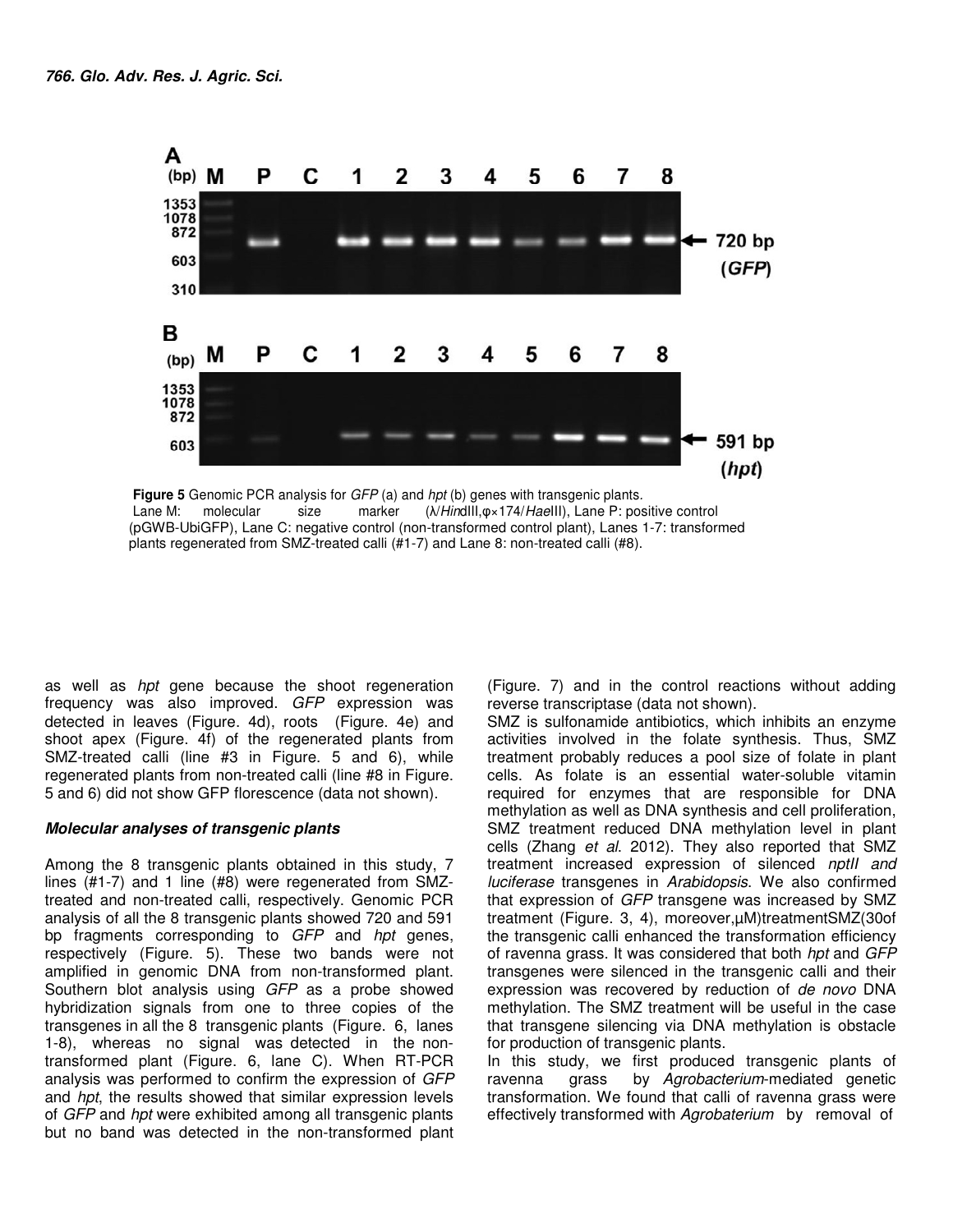

**Figure 7** RT-PCR analysis of transgenic plants for (a) GFP, (b) hpt and (c) actin genes. Lane M: molecular size marker (λ/ HindIII,φ×174/HaeIII), Lane C: negative control (non-trasnsformed control plant), Lanes 1-3: transformed plants regenerated from SMZ-treated calli (lines #3, 4, 7 in Fig. 5 and 6).

MS salts from the medium during infection and cocultivation period, and that SMZ treatment was useful to increase expression of transgenes resulting in improvement of transformation frequency. This protocol reported here will contribute to produce transgenic E. ravennae carrying practical important traits, such as resistances against the environmental stresses, creation of male sterile line for hybrid vigor breeding, and enhancement of biomass production for reducing the emission of carbon dioxide.

#### **REFERENCES**

- Azadi P, Chin DP, Kuroda K, Khan RS, Mii M (2010). Macro elements in inoculation and co-cultivation medium strongly affect the efficiency of Agrobacterium-mediated transformation in Lilium. Plant Cell Tiss Organ Cult 101, 201-209.
- Baulcombe D (2004). RNA silencing in plants. Nature 431, 356-363.
- Chiu W, Niwa Y, Zeng W, Hirano T, Kobayashi H, Sheen J (1996) Engineered GFP as a vital reporter in plants. Curr Biol 6, 325-330.
- Christensen AH, Sharrock RA, Quail PH (1992). Maize polyubiquitin genes; structure, thermal perturbation of expression and transcript splicing, and promoter activity following transfer to protoplasts by electroporation. Plant Mol Biol 18, 675-689.
- Datla RS, Hammerlindl JK, Pelcher LE, Crosby WL, Selvaraj G (1991). A bifunctional fusion between beta-glucuronidase and neomycin phosphotransferase: a broad-spectrum marker enzyme for plants. Gene 101, 239-246.
- Depicker A, Stachel S, Dhaese P, Zambryski P, Goodman HM (1982). Nopaline synthase: transcript mapping and DNA sequence. J Mol Appl Genet 1, 561-573.
- Deren CW, Snyder GH, Tai PYP, Turick CE, Chynoweth DP (1991). Biomass production and biochemical methane potential of seasonally flooded inter-generic and inter-specific Saccharum hydrids. Bioresour Technol 36, 179-184.
- Domínguez A, Fagoaga C, Navarro L, Moreno P, Peña L (2002). Regeneration of transgenic citrus plants under non selective conditions results in high-frequency recovery of plants with silenced transgenes. Mol Gen Genet 267, 544-556.
- Elmayan T, Vaucheret H (1996). Expression of single copies of a strongly expressed 35S transgene can be silenced post-transcriptionally. Plant J 9, 787-797.
- from seed-derived callus of ravenna grass [Erianthus ravennae (L.) Beauv.]. Plant Biotech 30, 473-478. Someya T, Nonaka S, Nakamura K, Ezura H (2013). Increased 1-aminocyclopropane-1 carboxylate deaminase activity enhances Agrogacterium tumefasiencemediatedgene] delivery into blant cells. Microbiologyopen 2,873-880.
- Hattori T, Shiotsu F, Doi T, Morita S (2010). Suppression of tillering in Erianthus ravennae (L.) Beauv. due to drought stress at establishment. Plant Prod Sci 13, 252-255.
- Hiei Y, Komari T, Kubo T (1997). Transformation of rice mediated by Agrobacterium tumefaciens. Plant Mol Biol 35, 205-218.
- Hood EE, Helmer GL, Fraley RT, Chilton MD (1986). The hypervirulence of Agrobacterium tumefaciens A281 is encoded in a region of pTiBo542 outside of T-DNA. J Bacteriol 168, 1291-1301.
- Hwang OJ, Cho MA, Han YJ, Kim YM, Lim SH, Kim DS, Hwang I, Kim JI (2014). Agrobacterium-mediated genetic transformation of Miscanthus sinensis. Plant Cell Tiss Organ Cult 117, 51-63.